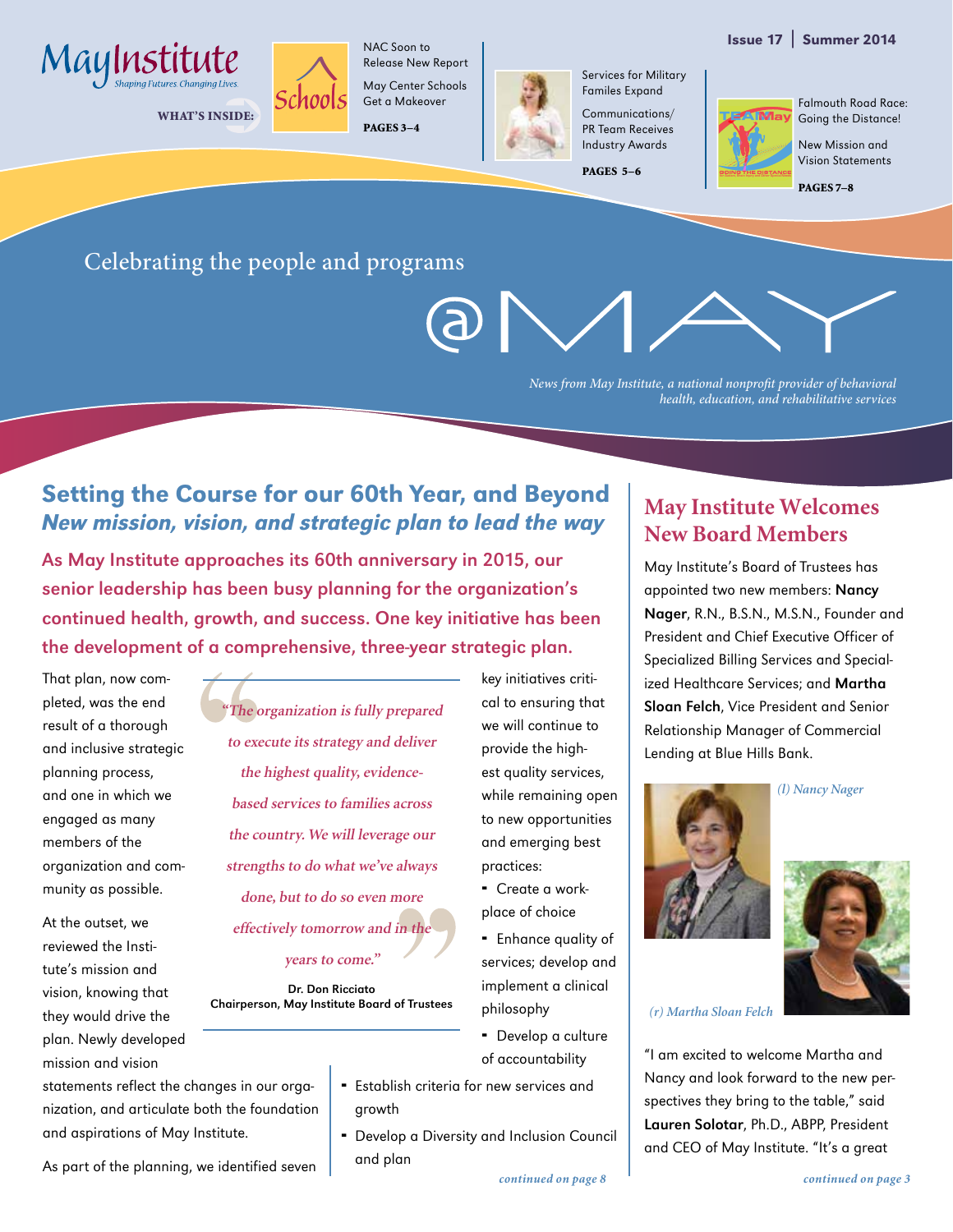## **Letter from our** PRESIDENT & CEO



Dear Friends,

For me, this issue of *@May* is all about impact. The impact of thoughtful planning and sound decisions. The impact of our shared commitment to May Institute's mission, and the commitment of our community to partner with us and support that mission.

It is also about the life-changing impact of combining effective clinical treatment with compassionate and caring staff. And it is about the impact of our staff who work each day to share May Institute's vision, goals, and successes with others, thereby expanding our community and access to resources.

In a few brief months, we will turn the calendar to 2015 and begin the celebration of May Institute's 60th year. We have

plans underway to mark that important milestone and, more importantly, to continue to expand our reach and impact.

I invite you to learn about some of our plans in these pages, including the next significant initiative of the National Autism Center, coming later this year.

An exceptional team and a new three-year strategic plan will guide the way forward for May Institute. I am grateful for your support and excited about the road ahead.

Best wishes,

Lauren C. Salatan

Lauren Cyd Solotar, Ph.D., ABPP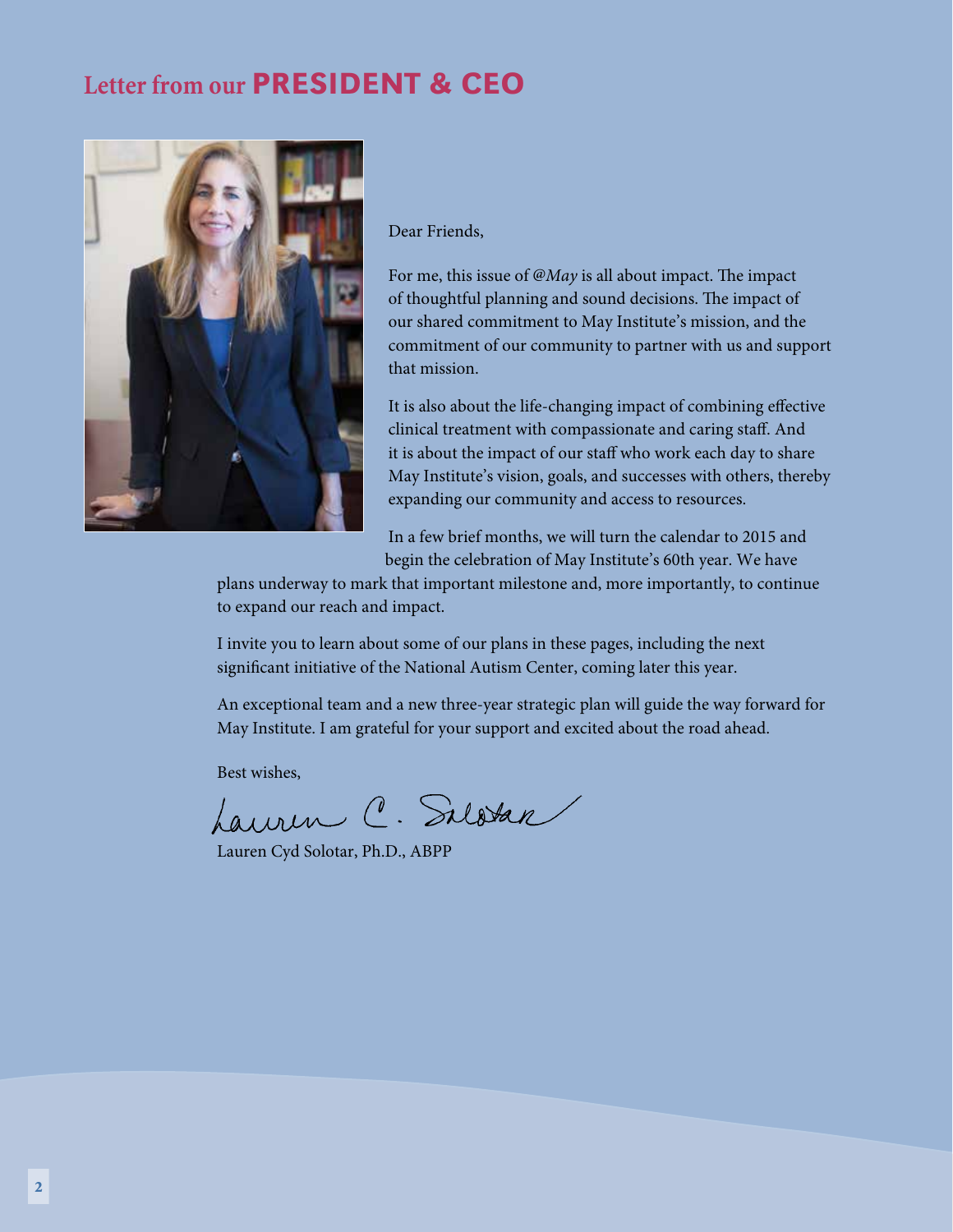## National Standards Report II Coming this Fall

The National Autism Center (NAC) will soon release a review and analysis of treatments for autism spectrum disorder (ASD) based on research conducted in the field from 2007 to 2012.

This report represents the next phase of the National Standards Project (NSP), which published the National Standards Report I in 2009. It will include an update to the empirical treatment literature for individuals under 22 years of age, as well as studies evaluating treatments for adults (22+) that have never been systematically evaluated before.

The NAC is May Institute's Center for the Promotion of Evidence-based Practice. It was launched in 2005 during May's 50th anniversary year.

This project is designed to give educators, parents, practitioners, and organizations the information and resources they need to make informed choices about effective interventions that will offer children and adults on the spectrum the greatest hope for their future. These interventions are identified in new report as "Established."

Throughout both phases of the NSP, a national expert panel of 30 professionals across autism-related disciplines has guided the process and been involved in all decisions related to the findings.

Despite the burgeoning population of adults with ASD, there is little empirical research to guide decisions related to their treatment. The overwhelming majority of research studies to date focus on interventions for children and adolescents.

**"Adults with ASD should be provided learning opportunities in their homes and communities to improve the quality of their lives. Professionals working with adults with ASD should make use of behavior analytic interventions to make this happen."**  Hanna C. Rue, Ph.D., BCBA-D

More individuals with ASD than ever before are moving into adulthood and will require services, housing, jobs, etc. Because there is so little research on adult interventions, the autism community has been able to provide only limited guidance related to best practices.

By combining the results of both reports, NAC will have produced the largest compilation of studies ever reviewed.  $\bullet$ 

### *New Board Members…*CONTINUED FROM PAGE 1

time to be part of May Institute, and together we will work to continue the growth and success of our organization well into the future."

"It is our goal to recruit the very best, most talented leaders to our board," said Don Ricciato, Ph.D., Chairperson of May Institute's Board of Trustees. "Nancy and Martha are proven leaders with healthcare, financial, and operational expertise. I'm confident they will make significant contributions as we collaborate with executive leadership to provide the highest quality services to the Institute's clients, and to successfully govern and add value to the organization." $\bullet$ 

### **CIO Wins** *Boston Business Journal* **Award**



Kevin M. More, M.B.A., May Institute's Chief Information Officer, has been named one of two 2014 CIO award winners from the nonprofit sector by

the Boston Business Journal (BBJ).

"We have an opportunity to highlight the technological achievements of proven leaders," said BBJ Publisher Chris McIntosh in announcing the award winners. "These are the leaders who are at the forefront of innovation. These are the CIOs who keep our businesses operating without interruption. These are the people who keep our business systems secure."

Asked by the BBJ how he fosters and promotes innovation within May Institute, More responded: "I believe in developing relationships and opening communication channels with employees from across the organization, particularly with frontline staff. They are the ones who are doing some of the hardest work and who often have the most innovative ideas."

"Kevin has done an excellent job providing the leadership and vision that a complex organization such as ours requires in the technology arena," said May Institute President and CEO Lauren C. Solotar, Ph.D., ABPP. "This award is an acknowledgement of the success Kevin has achieved and the respect he has earned both within the Institute and from his colleagues in the industry."

Earlier this year, More was named by The Huffington Post as one of the top "most social CIOs" on Twitter in 2014.

More currently serves as Vice Chair on the Board of Directors for the Society for Information Management International, and is a frequent speaker and panelist at various information technology industry events.  $\bullet$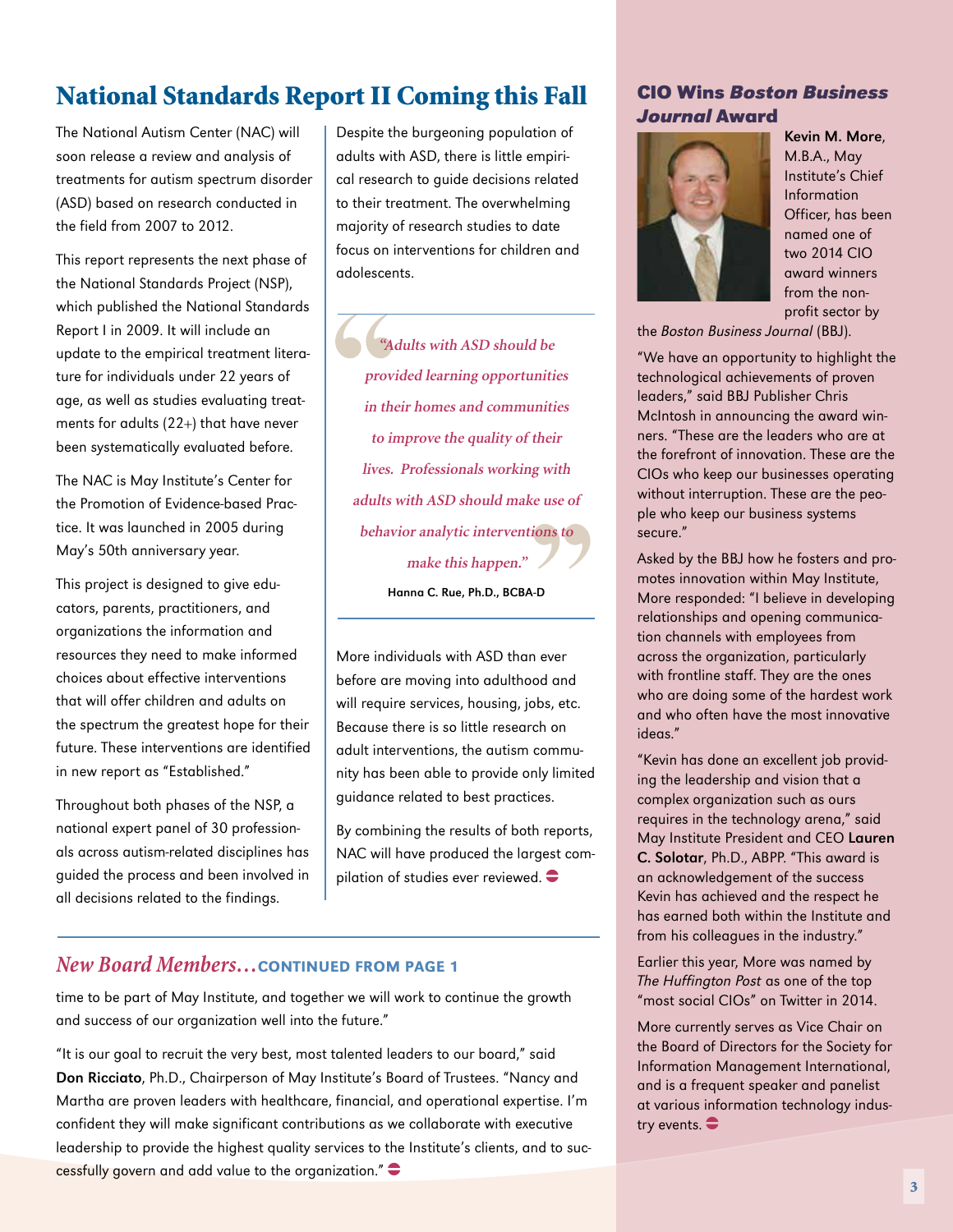# **ACROSS THE COUNTRY @MAGIORS**

# Our May Center Schools Get a Makeover!

Long before May Institute began expanding into the world of services for adults with developmental disabilities and individuals with mental health concerns, our identity was forged as a

May Center Schools<br>for autism and developmental disabilities

newly renamed May Center School for Brain Injury and Related Disorders in

*Logo for schools in Randolph, West Springfield, and Woburn, Mass.* 

What hasn't changed at any of these schools is the exceptional dedication of the staff to the children and families we serve, the quality of the education, and the strong sense of community surrounding each program.

Brockton, Mass.

school for children with autism. That first school opened its doors nearly 60 years ago.

This year, our three autism schools in Massachusetts, as well as our school for children with brain injury, "freshened up" their look, feel, and even their names to better reflect their identities as some of the leading special education schools in the country.



*New microsite for the brain injury school: brocktonschool.mayinstitute.org*

The result? Our newly renamed May Center Schools for Autism and Developmental Disabilities in Randolph, West Springfield, and Woburn have bright new colors, new logos, and a significantly expanded online presence. The same holds true for the

We invite you to take a moment to learn more and get a glimpse into these bright and shiny programs! Visit www.mayinstitute. org/autism-schools and www.mayinstitute.org/brain-injury $school.$ 

## MAY INSTITUTE EXPANDS DIAGNOSTIC AND TREATMENT SERVICES *Clinic Re-opens as May Center for Evaluation and Treatment*

The May Center for Evaluation and Treatment, our newest Center, serves children and families with autism spectrum disorder (ASD) and developmental disabilities, as well as those who have behavior disorders and mental health diagnoses.

Located in Randolph, Mass., the Center replaces the Institute's former ASD Clinic, and features an expanded array of services that includes comprehensive assessments and treatments for individuals with mental health conditions.

Diagnostic evaluations, assessments, outpatient therapy and treatment, and family support for children with ASD continue to also be available.

According to Center Director James Luiselli, Ed.D., ABPP, BCBA-D, the Center will enable the Institute to respond to the diverse needs of a wider audience of children, adolescents, adults, and families. "For example, we will offer evidence-based interventions for a number of specific conditions including feeding and rumination disorders, elimination disorders, sleep

disorders, and school avoidance and adjustment problems," said Dr. Luiselli, who is also May Institute's Senior Vice President of Applied Research, Clinical Training, and Peer Review.

The Center's new services also include programs and educational offerings designed for parents. Topics include parenting techniques; stress management; marital adjustment issues; communication skills; and parent and family education, training, and support.  $\bullet$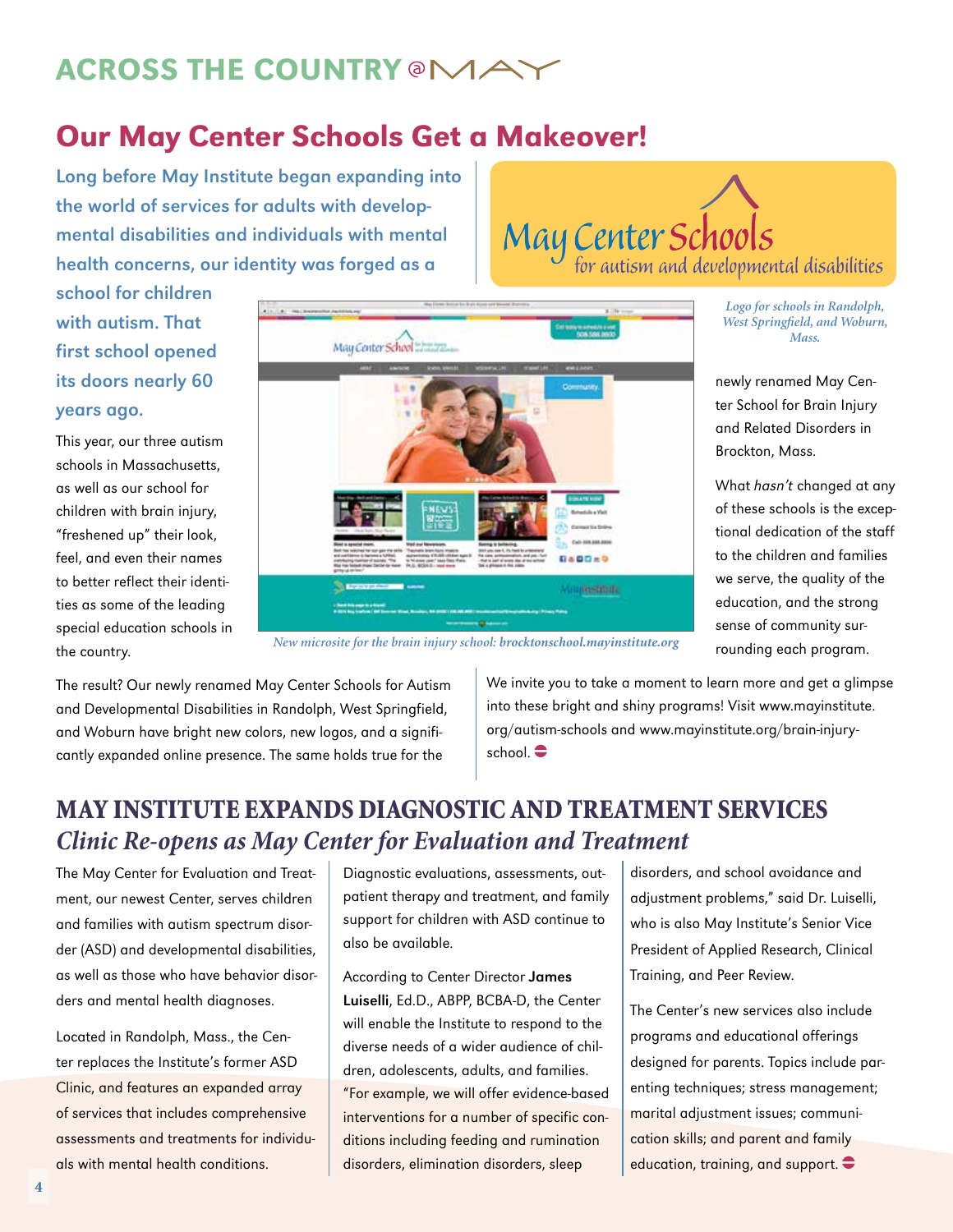## Services for Military Families Expand On-site and online resources provide critical support

To better serve military and civilian families and their children with autism spectrum disorder (ASD), May Institute has recently opened Centers for ASD in Alexandria, Va., and Colorado Springs, Colo.

The Colorado Center serves families in the Fort Carson area; the Virginia Center serves Fort Belvoir and Joint Base Andrews, as

preparing to release a new training video that will provide online support to families. A Community Grant from Autism Speaks provided us with the opportunity to offer a parent training



*Dr. Rue speaks to military parents at Fort Belvoir, Va.*

well as the Washington, D.C. area. "For military families who are frequently relocated, finding effective, evidencebased services for their children with ASD can be very challenging," said Aubrey Macfarlane, LMSW, Executive Vice President of Consultation and Behavioral Health Services. "We are pleased to expand our service network in order to meet these families' needs."

Our National Autism Center (NAC) is

## Thanks for Supporting Teacher Education!

Congratulations to the staff at The Bay School (TBS) in Santa Cruz, Calif. They received a certificate of appreciation from the California State University Monterey Bay (CSUMB) School of Education in recognition of their noteworthy contributions to the training of effective teachers. TBS is a field placement site for some of the College's future special education leaders, and is one of May Institute's special education schools.

"On behalf of the entire School of Education, we wish to express our heartfelt appreciation for your outstanding efforts

series at five military installations across the U.S. The focus of the training was understanding and decreasing challenging behavior in children with ASD.

The new video captured one of those trainings, presented by Dr. Hanna Rue, Executive Director of NAC. We will release the video on the NAC website (www.nationalautismcenter.org) in September.  $\bullet$ 

this past school year," wrote Dr. Irene Nares-Guzicki, Chair of the School of Education at CSUMB, and Diane Brandell, Field Placement Coordinator. "Your remarkable participation in the Teacher Education Credential Program has provided our graduate credential candidates with valuable and lifelong skills. Your influence as a committed educator will be reflected in their ability to touch the lives of the children in their classroom. We have been enriched by your dedication to service and are forever  $q$ rateful." $\bullet$ 

### PROMINENT EDUCATORS PRESENT AT MAY INSTITUTE

Staff at May Institute recently welcomed two distinguished educators to our Randolph campus: Hugo A. Kamya, Ph.D., professor at Simmons College of Social Work, and founding member of the Boston Institute for Culturally Affirming Practices; and Julie S. Vargas, Ph.D., daughter of the renowned scientist B.F. Skinner, and President of the B. F. Skinner Foundation, in Cambridge, Mass. Vargas is also former president of the Association for Behavior Analysis International.



The first offering was sponsored by the Institute's Diversity and Inclusion Council and made possible by a leadership gift from the A.M. Fund of

Boston, Mass. Dr. Kamya's presentation, "Engaging Differences: Listening and Celebrating the Power and Voice of Our Stories," encouraged participants to develop strategies toward culturally sensitive and responsive interactions. According to Dr. Kamya, navigating differences in the workplace can be challenging. Listening with respect, care, and attention is essential. How we listen to and celebrate these differences is an invitation to live and work intentionally toward inclusion.

Dr. Vargas' lecture, "B.F. Skinner: The Scientist as a Father," provided an overview of her father's interaction with his family, including his use of



the invention he called the "baby tender." This offering was intended to dispel misconceptions about B.F. Skinner commonly found on the Internet and in psychology textbooks, and offer a realistic view of his ethical and humanitarian side.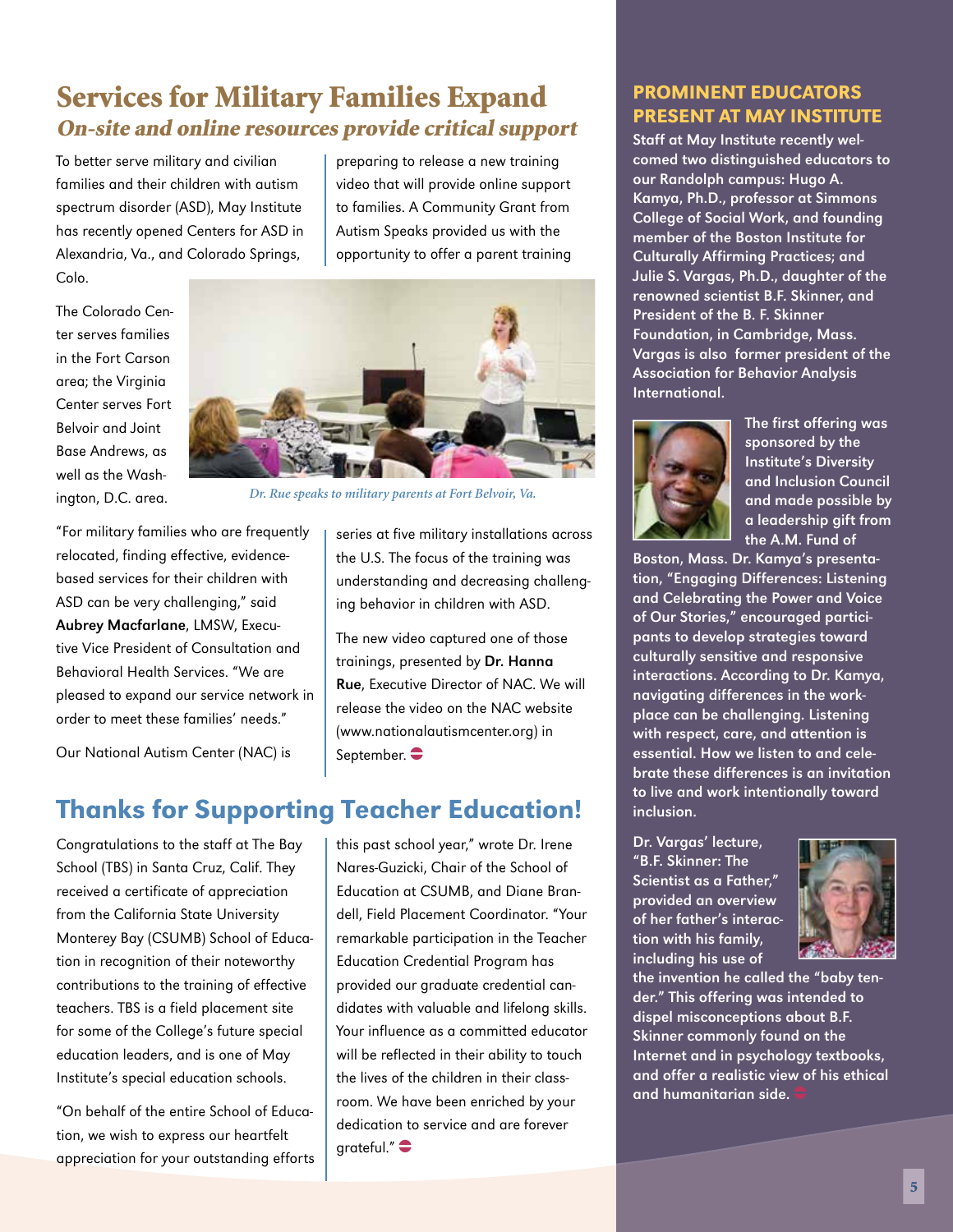# **notable**EWS

- Hanna Rue, Ph.D., BCBA-D, Executive Director of the National Autism Center, was a guest on Ohio's NPR affiliate WSOU 89.7FM program, "All Sides" with Ann Fisher. Rue discussed topics including the newest CDC autism incidence rate, a recent New England Journal of Medicine study about the development of autism in the womb, access to care, legislation, and insurance. Rue was also featured in the District Administration magazine article, "Autism Rates Rise Again." Additionally, Rue recently discussed the challenges parents of children with autism face and the need for services on CBS Radio in Los Angeles.
- In the article "Rural School Girls Get Educational Assistance," Liberia's newspaper, The Inquirer, featured the donation of backpacks and school supplies by May Institute staff members to students in Klay County. The Liberian Backpack project was an initiative sponsored by the Institute's Diversity and Inclusion Council, in collaboration with employee Helena Jones-Wreh, a Program Specialist at our Adult Services division in Revere, Mass.
- The Provider, the newspaper of the Massachusetts Council of Human Service Providers, published a feature article on Fred Mugaga, a Program Specialist at our Adult Services division in Revere, Mass. The article is entitled, "Mugaga a Positive Role Model for All."
- Clinical Experts columns recently published in the West Springfield Republican include "Tips on Teaching Special Needs Children Good Hygiene," by Sara Helm, M.A., BCBA, "Tips for Going on Vacation with Special Needs Children," by Erica Kearney, M.A., BCBA, and "Encouraging People with Intellectual Disabilities to Find Independence," by Margaret Walsh, M.A., BCBA.
- Author Leah Hager Cohen shared her thoughts about May Institute's former school in Arlington, Mass., in an online article on 90.9 WBUR, Boston's NPR News Station, "Why I Sent My 'Typical' Kids to a Preschool for Autistic Children."

## Home-based and School Consultation Services Earn CARF Accreditation



The home-based and school consultation services that May Institute provides to public schools, educational col-

laboratives, private agencies, families, and individuals have received a threeyear accreditation from the Commission on Accreditation of Rehabilitation Facilities (CARF).

Accreditation is a result of a rigorous peer review process and a demonstration of services of the highest quality, measurability, and accountability.

"Staff members are well-qualified, dedicated, motivated, responsive,

enthusiastic, passionate, and responsive to the needs of persons served," said CARF reviewers. "[Staff members demonstrate] a genuine concern for the persons served and their families; a consistent willingness to go above and beyond in helping families to access ancillary services, when needed; and a proactive approach in anticipating and responding to the needs and wishes of the persons served in order to optimize the quality of supports that are provided."

"This accreditation of our home-based and school consultation services is a confirmation of the excellence and effectiveness of our programs and staff," said Lauren C. Solotar, Ph.D., ABPP, May Institute's President and CEO.  $\bullet$ 

## COMMUNICATIONS TEAM RECEIVES FOUR AWARDS

The Institute's Communications and Public Relations (PR) Department recently received four awards for excellence in communications.

The New England Society for Healthcare Communications (NESHCo) recognized May Institute's communications and public relations team for its electronic newsletter, "May Institute eNews," and its "CEO/COO/CFO Connect," a regular employee communication from the organization's executive team. The "Connect" series also earned an Award of Merit from the Publicity Club of New England.

In addition, the organization's 2014 student art calendar, produced in-house, was awarded top honors for creative design by NESHCo.

"The awards this year are meaningful



because they reflect our focus on engagement with our of thousands of online constituents, our employees, and the general public," said Eileen G. Pollack, M.A., Senior Vice President of Development, Communications, and PR at May Institute. "Our community is what makes us a vibrant, connected, successful organization."

Over the past decade, the team has won 40 industry awards. Congratulations! $\bullet$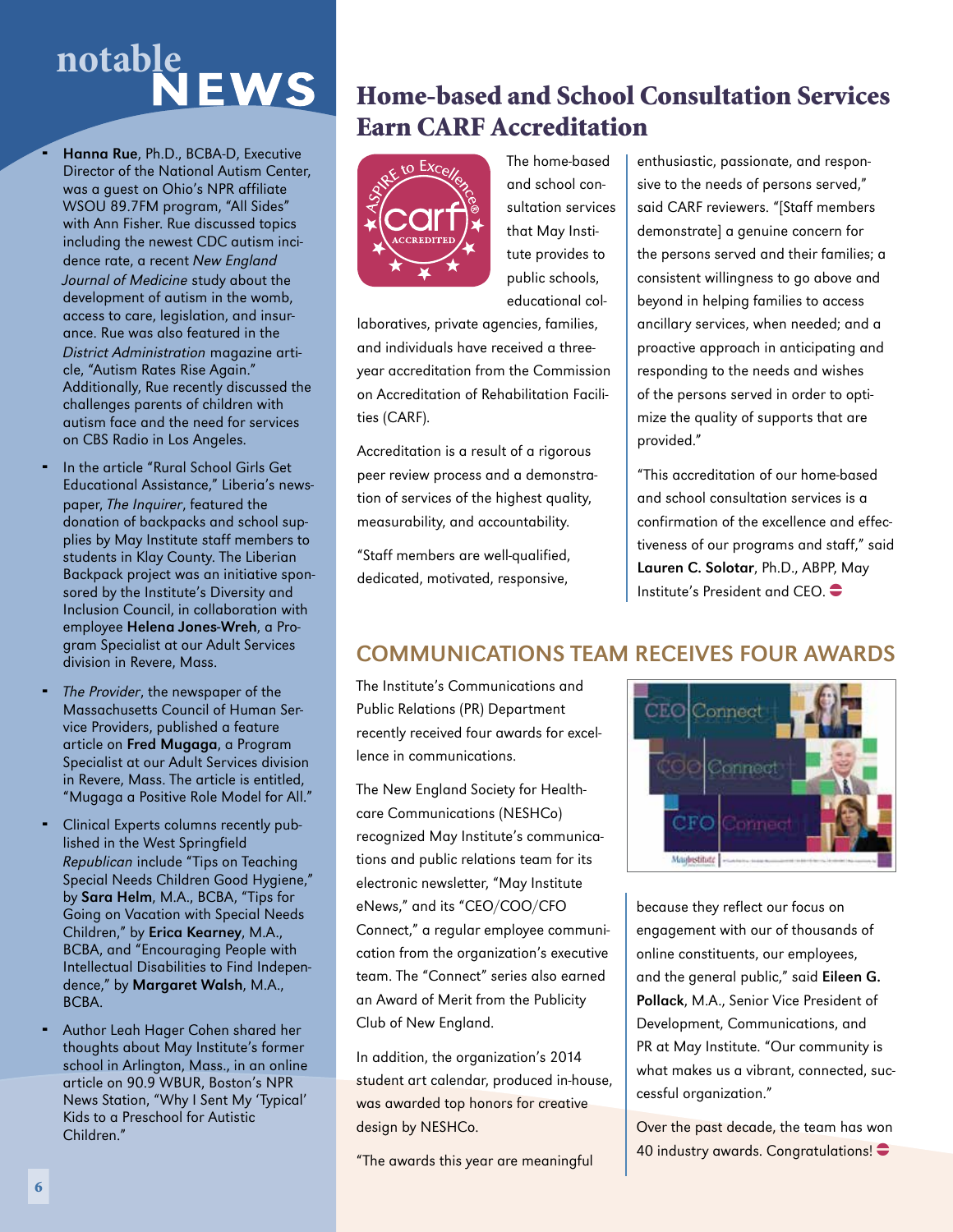# **GIVING @MA**

### HUB International New England Tees Up Support

We were pleased to welcome representatives from HUB International New England LLC, a leading North American insurance brokerage and May Institute business partner, to our Randolph campus recently. Our HUB guests, Vice President James R. McSherry and Senior Vice President David Whitlock, presented May Institute with

a check for \$12,000 to support our programs and services for individuals with autism and other special needs.

HUB visitors had the opportunity to meet with May Institute's Susan Closter-Godoy, M.S., Director of Corporate and Foundation Relations; Ralph B. Sperry, Ph.D., ABPP, Chief Operating Officer; and Eileen G. Pollack, Senior



*Pictured (l-r): Susan Closter-Godoy, David Whitlock, Dr. Ralph Sperry, James R. McSherry, and Eileen G. Pollack*

Vice President of Development, Communications and Public Relations, learn more about the organization, and tour the May Center School on campus.

The contribution was raised during HUB International's 17th Annual Charity Golf Tournament, held at the Andover Country Club, in Andover, Mass. We are very grateful to HUB for their ongoing support! $\bullet$ 

# Going the Distance!

*Team May Raises More Than \$10,000 for May Programs* 



*Pictured (l-r) Melissa Winters, Alison Martin, James Sherman, Candice Colon-Kwedor, Emily Ross, Katelyn Deetz, and Ron Yardeni at bottom. Not pictured: Jeanene Fogli-Cawley and Christopher Sweeney.*

May Institute was proud to be selected as a Numbers for Nonprofits organization in the 2014 New Balance Falmouth Road Race.

In August, nine runners—many of them May employees—ran on behalf of May Institute. Together they raised more than \$10,000 for our programs and services, far exceeding our goal for this year.

Congratulations to all, and thank you! $\bullet$ 



# grants&gifts notable 7

We are grateful to the corporations, foundations, agencies, and organizations that support our vital services through grants and donations. Recent gifts include:

### 1.

The Cummings Foundation, Inc., is helping to expand the May Center School in Woburn's vocational education program through an additional \$20,000 gift in 2014.

### 2.

The Hair of Fame salon in Springfield, Mass., raised \$6,800 at its first independent hair show to support the National Autism Center.

#### 3.

The Nicholson Family Foundation in Aptos, Calif., recently awarded The Bay School \$5,000 for new curriculum and assessment tools.

### 4.

Telamon Insurance & Financial Network selected May Institute to receive a \$2,500 grant as part of the Arbella Insurance Foundation Agent Matching Gift program.

### 5.

Massachusetts Department of Elementary and Secondary Education recently awarded grants to our schools in Randolph (\$3,000) and Brockton (\$2,000) to support professional development activities for teachers.

### 6.

The Irene E. & George A. Davis Foundation of Springfield, Mass., awarded the May Center for Early Intervention in Hampden County \$2,000 for a new Community Play and Learn project, a collaboration with the Enlace de Familias Holyoke Family Network.

### 7.

The Community Spouses' Club of Fort Benning, Ga., awarded the local May Center for ASD a \$700 grant for teaching materials.